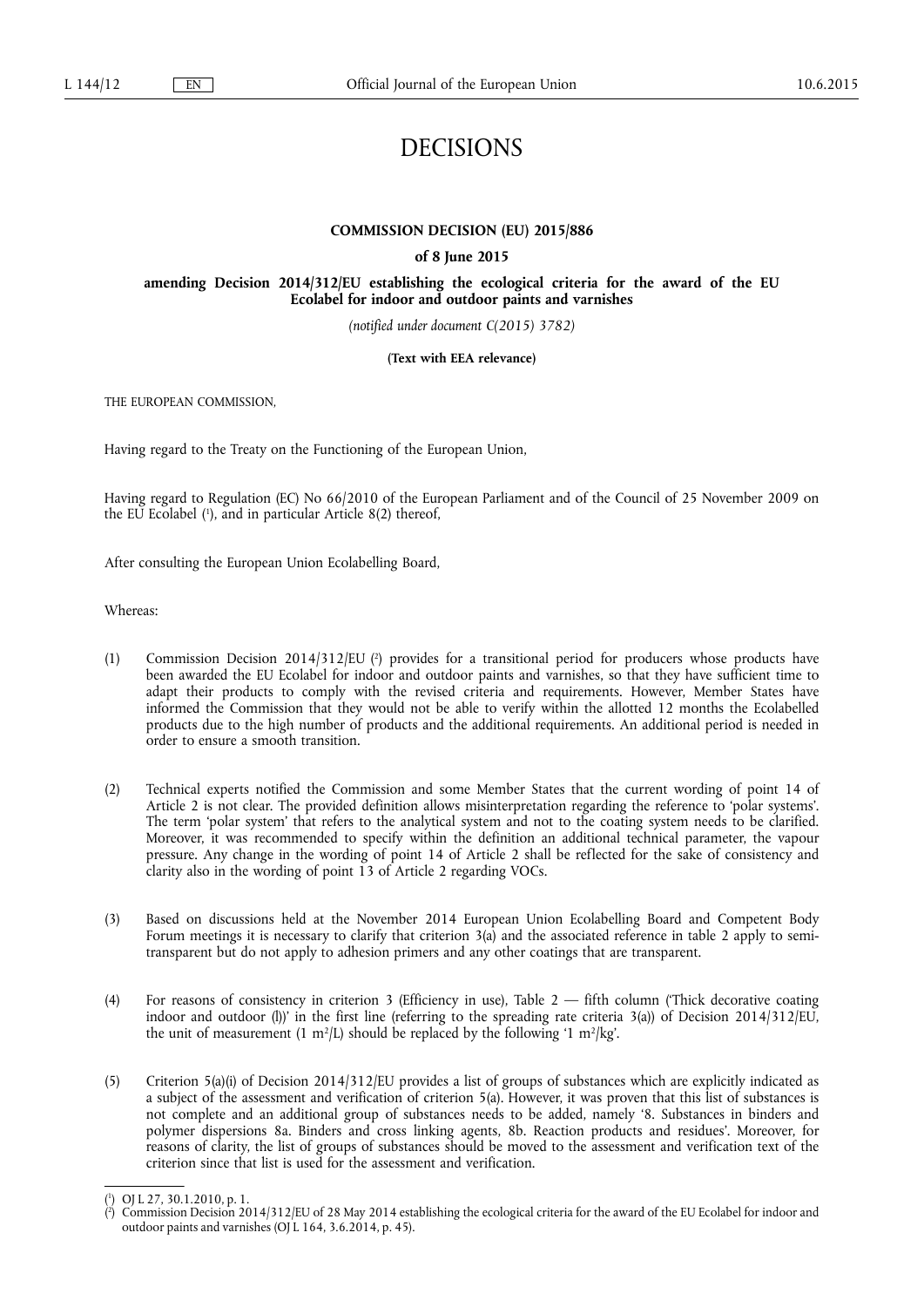- (6) In Appendix of Decision 2014/312/EU, point 7(a) sets concentration limits for the presence of formaldehyde in the final product, but the concentration limits in the table are misplaced. That table should show clearly that the concentration limits for all products are 0,0010 %, unless derogations apply.
- (7) The measures provided for in this Decision are in accordance with the opinion of the Committee established by Article 16 of Regulation (EC) No 66/2010.
- (8) Decision 2014/312/EU should therefore be amended accordingly,

HAS ADOPTED THIS DECISION:

*Article 1* 

Decision 2014/312/EU is amended as follows:

- (1) In Article 2, point 13 is replaced by the following:
	- '(13) "Volatile organic compounds" (VOC) means any organic compounds having an initial boiling point less than or equal to 250 °C measured at a standard pressure of 101,3 kPa as defined in Directive 2004/42/EC and which, in a capillary column, are eluting up to and including n-Tetradecane  $(C_{14}H_{30})$ ;
- (2) in Article 2, point 14 is replaced by the following:
	- '(14) "Semi volatile organic compounds" (SVOCs) means any organic compound having a boiling point greater than 250 °C and less than 370 °C measured at a standard pressure of 101,3 kPa and which, in a capillary column are eluting with a retention range after n-Tetradecane  $(C_{14}H_{30})$  and up to and including n-Docosane  $(C_2,H_{46})$ ;
- (3) in Article 7, paragraph 2 is replaced by the following:

'2. EU Ecolabel licences awarded in accordance with the criteria set out in Decision 2009/543/EC or 2009/544/EC may be used for 21 months from the date of adoption of this Decision.';

(4) the Annex is amended in accordance with the Annex to this Decision.

*Article 2* 

This Decision is addressed to the Member States.

Done at Brussels, 8 June 2015.

*For the Commission*  Karmenu VELLA *Member of the Commission*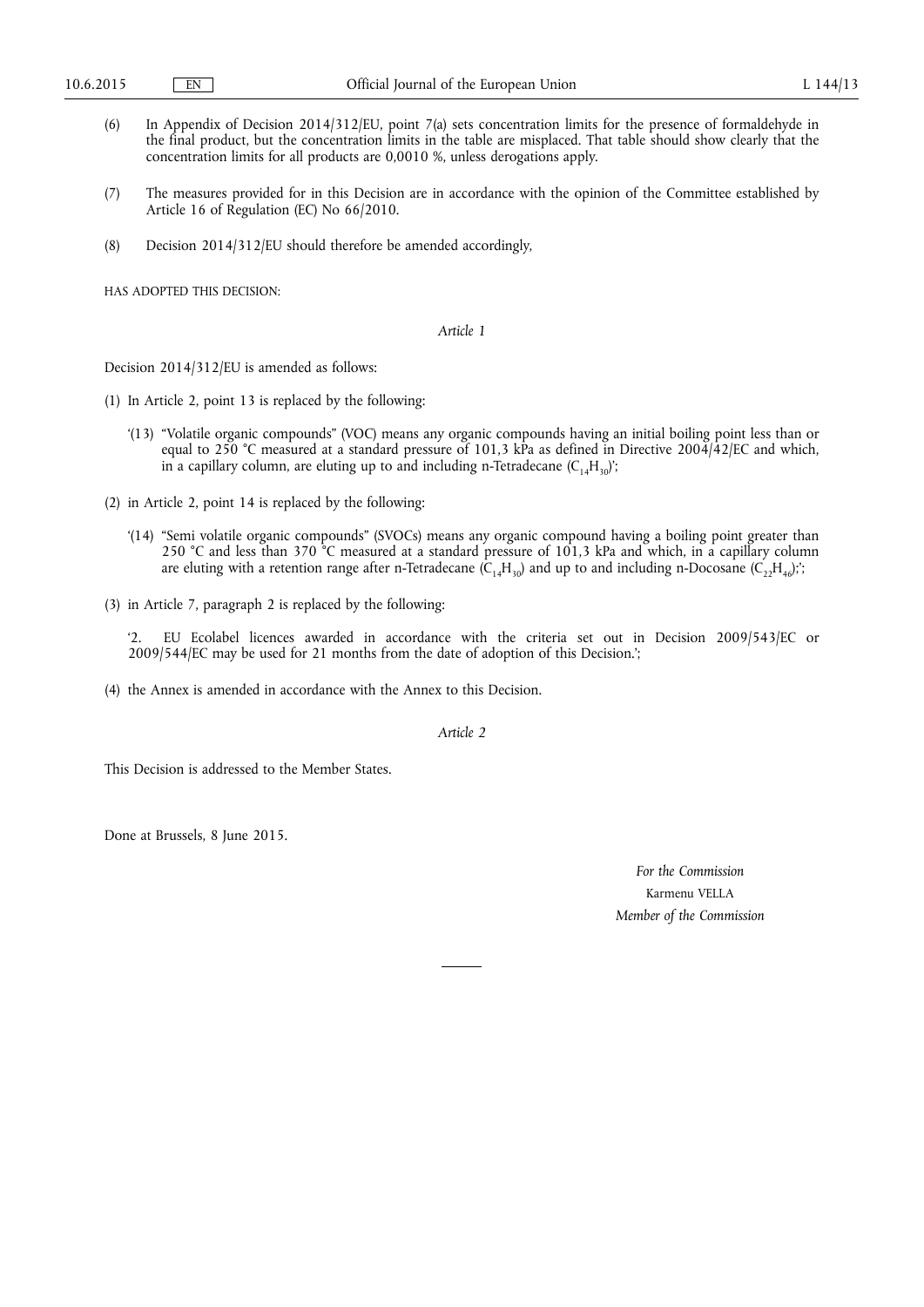#### *ANNEX*

The Annex to Decision 2014/312/EU is amended as follows:

- (1) in criterion 3 (Efficiency in use), Table 2 the name of criterion 3a is replaced by the following: '3(a) Spreading rate (only for white and light coloured paints, including the white base paints used in tinting systems)) — ISO 6504/1. Not applicable to varnishes, lasures, transparent adhesion primers or any other transparent coatings.'
- (2) in criterion 3 (Efficiency in use), Table 2, in the eighth and ninth columns referring to 'Primer (g)' and 'Undercoat and primer (h)', the text '6 m<sup>2</sup>/L (without opacity)' is replaced in both columns by the following: '6 m<sup>2</sup>/L (without opacity or having specific properties'.
- (3) in criterion 3(a), the fifth paragraph is replaced by the following:

'Semi-transparent primers and undercoats shall have a spreading rate of at least  $6 \text{ m}^2$  and those with opacity at least 8 m2. Opaque primers with specific blocking/sealing, penetrating/binding properties and primers with special adhesion properties shall have a spreading rate of at least 6 m<sup>2</sup> per litre of product.'

- (4) criterion 4 is amended as follows:
	- (a) in the fourth paragraph the following sentence 'The markers given in Table 4 shall be used as the basis for delimiting the Gas Chromatography results for SVOCs is replaced by 'The test shall be carried out using the analytical system as identified in the Criteria User Manual.';
	- (b) Table 4 is deleted;
	- (c) in section Assessment and verification, second paragraph, the second sentence is replaced by the following:

'The test shall be carried out with reference to the modifications to ISO 11890-2 provided in the Criteria User Manual.';

(5) in criterion 5, point (a)(i) is replaced by the following:

'For the purpose of this product group, derogations have been granted for defined groups of substances that may be contained within the final product. These derogations stipulate the hazard classifications that are derogated for each specific substance group and the associated derogation conditions and concentration limits that apply. The derogations are set out in the Appendix.';

- (6) in criterion 5(a)(ii), second paragraph, the second indent is replaced by the following:
	- '— Paint or varnish formula ingredients that fall within the groups of substances listed below:
		- (1) Preservatives added to colorants, binders and the final product
			- (a) In-can preservatives,
			- (b) Tinting machine preservatives,
			- (c) Dry film preservatives,
			- (d) Preservative stabilisers,
		- (2) Drying and anti-skinning agents,
			- (a) Drying agents,
			- (b) Anti-skinning agents,
		- (3) Corrosion inhibitors
			- (a) Corrosion inhibitors,
			- (b) Verdigris prevention,
		- (4) Surfactants
			- (a) General purpose surfactants,
			- (b) Alkylphenolethoxylates (APEOs),
			- (c) Perfluorinated surfactants